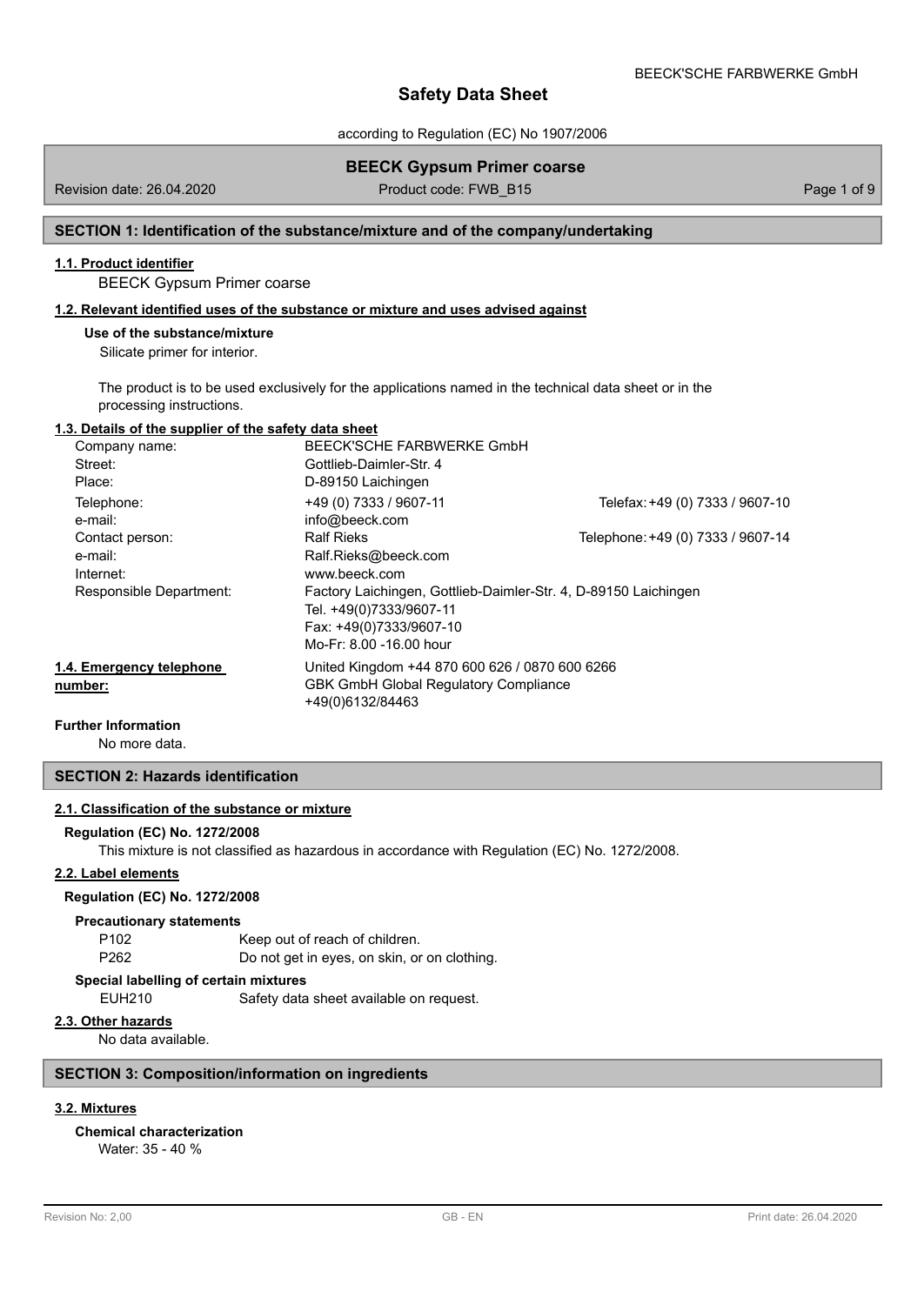according to Regulation (EC) No 1907/2006

**BEECK Gypsum Primer coarse**

Revision date: 26.04.2020 Product code: FWB\_B15 Page 2 of 9

### **Hazardous components**

| <b>CAS No</b> | Chemical name                                            |          |                 | Quantity   |
|---------------|----------------------------------------------------------|----------|-----------------|------------|
|               | EC No                                                    | Index No | <b>REACH No</b> |            |
|               | <b>GHS Classification</b>                                |          |                 |            |
| 1317-65-3     | Calcium carbonate                                        |          |                 | $40 - 45%$ |
|               | 207-439-9                                                |          |                 |            |
|               |                                                          |          |                 |            |
| 1312-76-1     | Silicic acid, potassium salt; Molar ratios > 3,2 (< 40%) |          |                 | $1 - 5%$   |
|               | 215-199-1                                                |          |                 |            |
|               |                                                          |          |                 |            |
| 14807-96-6    | Talcum                                                   |          |                 | $1 - 5%$   |
|               | 238-877-9                                                |          |                 |            |
|               |                                                          |          |                 |            |
| 13463-67-7    | Titanium oxide                                           |          |                 | $1 - 5\%$  |
|               | 236-675-5                                                |          |                 |            |
|               |                                                          |          |                 |            |

Full text of H and EUH statements: see section 16.

### **SECTION 4: First aid measures**

# **4.1. Description of first aid measures**

### **General information**

In case of feeling unwell: Obtain medical attention.

Show this safety data sheet to the doctor in attendance. Never give anything by mouth to an unconscious person. Lay the affected person down and keep him still; If unconscious, place the person in the recovery position.

Eye wash fountains and safety showers must be easily accessible.

### **After inhalation**

Move out of dangerous area. Protection is needed for the First Aider.

Move to fresh air. Lay the affected person down, and keep her or him warm and calm. If symptoms persist, call a physician. In case of irregular breathing or respiratory arrest: Oxygen or artificial respiration, if needed.

### **After contact with skin**

Wash contaminated skin areas thoroughly with soap and water. Remove soiled clothing. Do not use solvents or thinners. Obtain medical attention.

### **After contact with eyes**

Rinse with plenty of water immediately, also under the eyelids, for at least 15 minutes. Remove contact lenses after the first 1 - 2 minutes and continue flushing.

Consult an ophthalmologist immediately.

# **After ingestion**

Immediately give large quantities of water to drink. Do not induce vomiting.

In the event of spontaneous nausea and unconsciousness, keep the head back and bring the patient into the recovery position. Keep the respiratory tract open, prevent aspiration. Lay the affected person down, and keep her or him warm and calm. Consult a physician.

# **4.2. Most important symptoms and effects, both acute and delayed**

May cause eye/skin irritation.

nausea, vomiting, cough, shortness of breath, abdominal pain.

#### **4.3. Indication of any immediate medical attention and special treatment needed**

Symptomatic treatment (decontamination and vital functions). If necessary, contact poisson centre.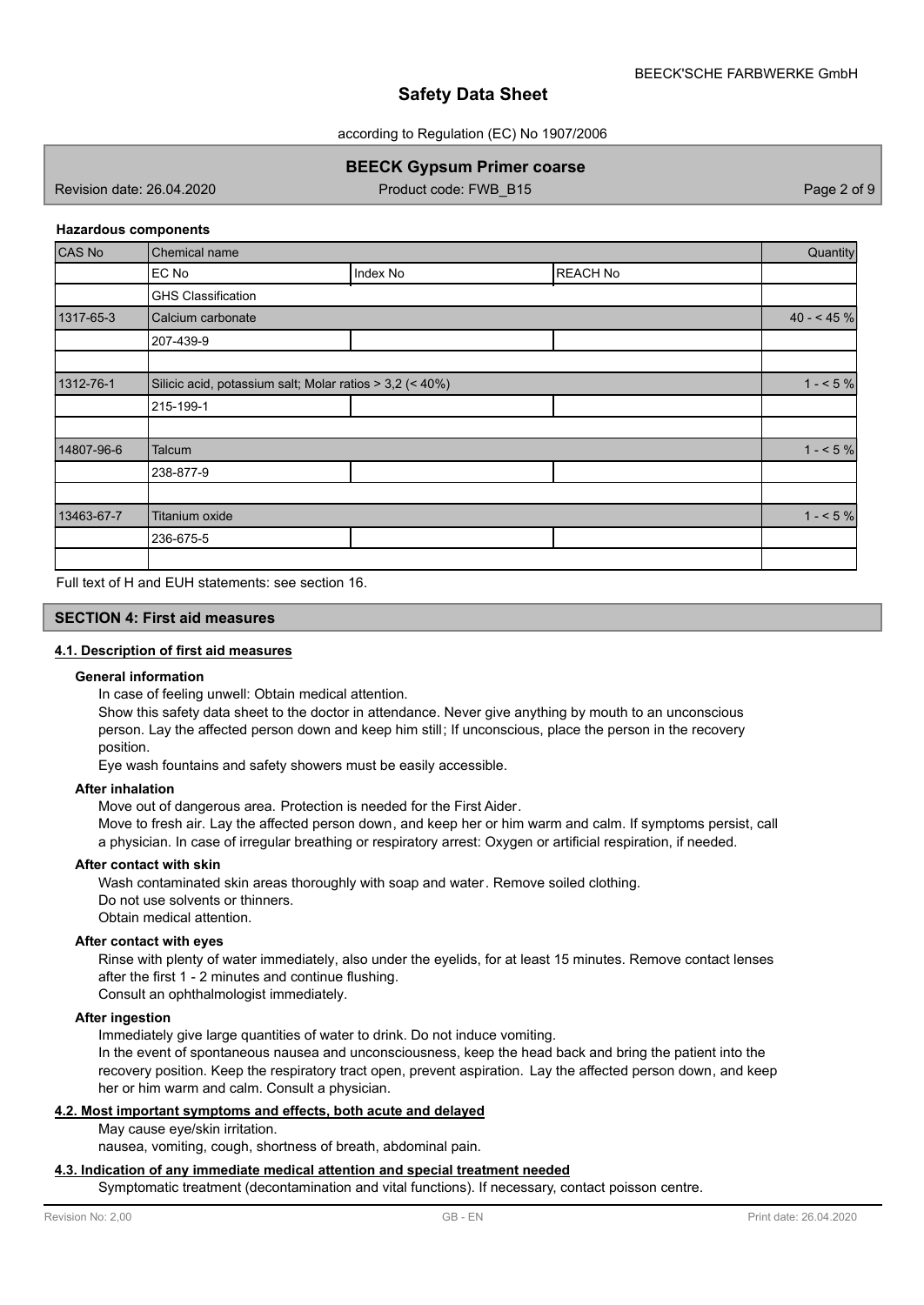according to Regulation (EC) No 1907/2006

# **BEECK Gypsum Primer coarse**

Revision date: 26.04.2020 **Product code: FWB\_B15** Page 3 of 9

### **SECTION 5: Firefighting measures**

### **5.1. Extinguishing media**

# **Suitable extinguishing media**

The product itself does not burn. Use extinguishing measures that are appropriate to the environment.

#### **Unsuitable extinguishing media**

Do not use a solid water stream as it may scatter and spread fire.

# **5.2. Special hazards arising from the substance or mixture**

The release of the following substances is possible in a fire: carbon dioxide (CO2), carbon monoxide (CO), smoke, nitrogen oxides (NOx).

The inhalation of hazardous decomposition products may cause serious health damage.

### **5.3. Advice for firefighters**

Do not breathe in the vapours and combustion gases. Wear self-contained breathing apparatus for fire fighting, if necessary.

#### **Additional information**

Contaminated extinguishing water and soil must be disposed of in accordance with official regulations . Do not let product enter drains.

### **SECTION 6: Accidental release measures**

# **6.1. Personal precautions, protective equipment and emergency procedures**

Evacuate personnel to a safe area. Ensure adequate ventilation, especially in confined areas. Do not breathe in vapours and mist.

Use personal protective equipment. Wear suitable gloves and eye/face protection. Avoid bringing product in contact with the skin.

Slipping hazard due to leakage.

### **6.2. Environmental precautions**

May not end up in waste water or open waters. Entry into rivers or surface water is to be prevented by the erection of barriers made of sand or earth or by other suitable barriers. Contact the responsible authority immediately if the product ends up in the soil, a body of water, or the sewer system.

# **6.3. Methods and material for containment and cleaning up**

Soak up with inert absorbent material (e.g. sand, silica gel, acid binder, universal binder). Dispose of as described in section 13. After cleaning, flush away traces with water.

# **6.4. Reference to other sections**

See section 8, 13

## **SECTION 7: Handling and storage**

### **7.1. Precautions for safe handling**

#### **Advice on safe handling**

Provide sufficient air exchange and/or exhaust in work rooms. Containers keep tightly closed. Avoid contact with skin and eyes.

The further treatment / removal of coatings by grinding, burning, etc. may create hazardous dust and/or

vapour. Wear suitable gloves and eye/face protection.

Do not breathe vapours/dust. When using, do not eat, drink, or smoke.

Suitable protective equipment: See section 8.

### **Advice on protection against fire and explosion**

The product is not flammable.

The product is not explosive.

### **Further information on handling**

Comply with the health and safety at work laws. Handle, store and transport in compliance with local regulations and in labelled containers that are suitable for this product.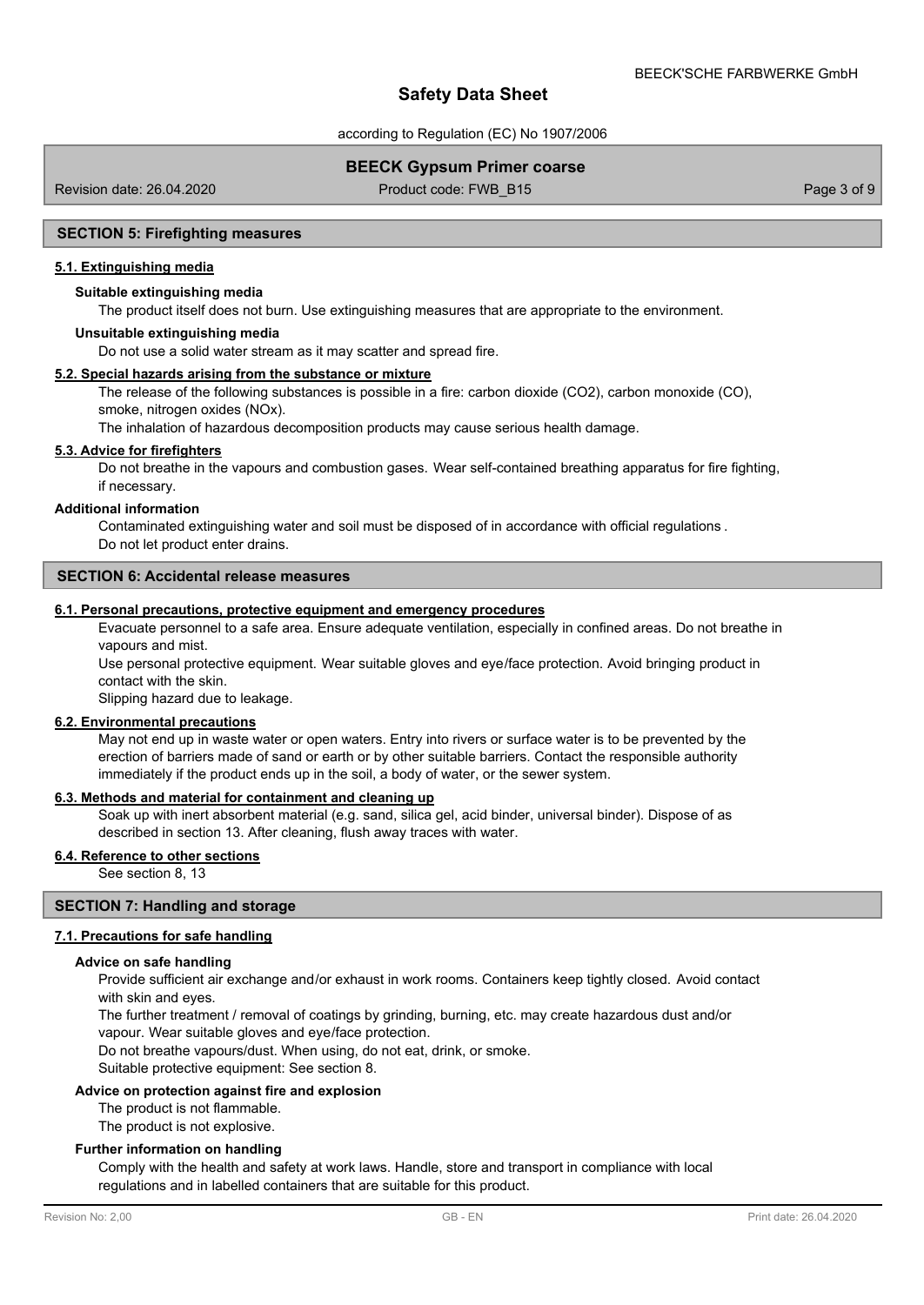according to Regulation (EC) No 1907/2006

# **BEECK Gypsum Primer coarse**

Revision date: 26.04.2020 **Product code: FWB\_B15** Page 4 of 9

Do not use containers from following material: aluminium, zinc, glass. Take notice of the directions of use on the label.

# **7.2. Conditions for safe storage, including any incompatibilities**

### **Requirements for storage rooms and vessels**

Store in compliance with the local regulations. Store sealed in the original container. Keep in a dry, cool place. Protect from freezing.

### **Hints on joint storage**

Do not store near acids. (Release of: CO2)

### **Further information on storage conditions**

Smoking in the storage rooms is forbidden. Entry by unauthorized individuals is forbidden. Keep at temperatures between 5°C and 25°C.

Already opened containers should be closed thoroughly and should be stored upright in order to prevent leakage.

# **7.3. Specific end use(s)**

No data available.

# **SECTION 8: Exposure controls/personal protection**

### **8.1. Control parameters**

#### **Exposure limits (EH40)**

| l CAS No   | Substance                     | ppm | mq/m <sup>3</sup> | fibres/mll | Category  | Origin |
|------------|-------------------------------|-----|-------------------|------------|-----------|--------|
| 1317-65-3  | Calcium carbonate, respirable |     |                   |            | TWA (8 h) | WEL    |
| 14807-96-6 | Talc respirable dust          |     |                   |            | TWA (8 h) | WEL    |
| 13463-67-7 | Titanium dioxide, respirable  |     |                   |            | TWA (8 h) | WEL    |

### **8.2. Exposure controls**

### **Appropriate engineering controls**

Ensure adequate ventilation, especially in confined areas. This can be achieved by local or space exhaust. If this is not sufficient, in order to hold the solvent vapour concentration lower than the occupational exposure limit an approved respiratory protection apparatus must be worn.

### **Protective and hygiene measures**

Avoid contact with skin and eyes. Do not breathe in vapours or spray mist. Remove and wash contaminated clothing before re-use. Do not eat, drink, smoke or take snuff at work. Wash hands before breaks and immediately after handling the product. Keep away from food, drink and animal food stuffs.

# **Eye/face protection**

Wear suitable gloves and eye/face protection.

Eye wash.

# **Hand protection**

Protective gloves.

The manufacturer recommends the following glove materials: PVC- or rubber gloves.

Safety gloves should be selected for the actual conditions of use and in accordance with the instructions for

use provided by the manufacturer.

Preventive skin protection: skin protection cream.

# **Skin protection**

Impervious clothing, boots, apron, protective gloves.

Take off all contaminated clothing immediately. Wash contaminated skin areas thoroughly with soap and water.

# **Respiratory protection**

When workers are facing concentrations above the exposure limit, they must use appropriate certified respirators. In order to avoid inhalation of spray-mist and sanding dust, all spraying and sanding must be done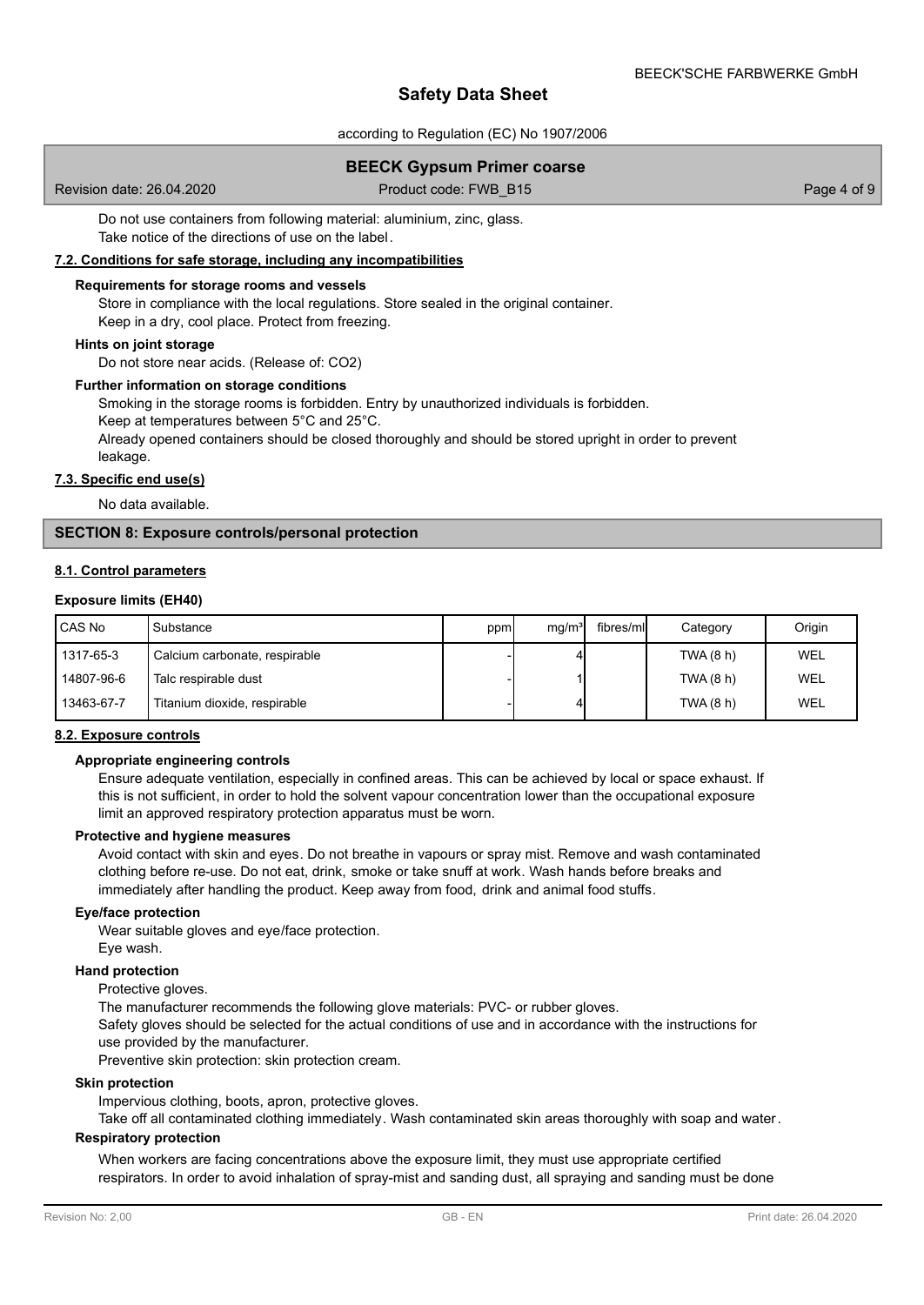according to Regulation (EC) No 1907/2006

# **BEECK Gypsum Primer coarse**

Revision date: 26.04.2020 **Product code: FWB\_B15** Page 5 of 9

wearing adequate respirator.

# **Environmental exposure controls**

Do not flush into surface water or sanitary sewer system.

# **SECTION 9: Physical and chemical properties**

# **9.1. Information on basic physical and chemical properties**

| Physical state:                                    | liquid / pasty |                          |
|----------------------------------------------------|----------------|--------------------------|
| Colour:                                            | white          |                          |
| Odour:                                             | mild           |                          |
| pH-Value:                                          |                | 11                       |
| Changes in the physical state                      |                |                          |
| Melting point:                                     |                | No data available.       |
| Initial boiling point and boiling range:           |                | No data available.       |
| Sublimation point:                                 |                | No data available.       |
| Softening point:                                   |                | No data available.       |
| Pour point:                                        |                | No data available.       |
| Flash point:                                       |                | not applicable           |
| <b>Explosive properties</b><br>No data available.  |                |                          |
| Lower explosion limits:                            |                | No data available.       |
| Upper explosion limits:                            |                | No data available.       |
| <b>Auto-ignition temperature</b>                   |                |                          |
| Solid:                                             |                | No data available.       |
| Decomposition temperature:                         |                | No data available.       |
| Vapour pressure:                                   |                | No data available.       |
| Density:                                           |                | $1,53$ g/cm <sup>3</sup> |
| Water solubility:                                  |                | No data available.       |
| Solubility in other solvents<br>No data available. |                |                          |
| Partition coefficient:                             |                | No data available.       |
| Viscosity / dynamic:                               |                | $5000$ mPa $\cdot$ s     |
| Viscosity / kinematic:                             |                | No data available.       |
| Vapour density:                                    |                | No data available.       |
| 9.2. Other information                             |                |                          |
| Solid content:                                     |                | No data available.       |
| No data available.                                 |                |                          |

# **SECTION 10: Stability and reactivity**

# **10.1. Reactivity**

No data available.

# **10.2. Chemical stability**

Stable under proper storage and handling.

# **10.3. Possibility of hazardous reactions**

No dangerous reactions occur under normal storage conditions and in normal use. Does not polymerize.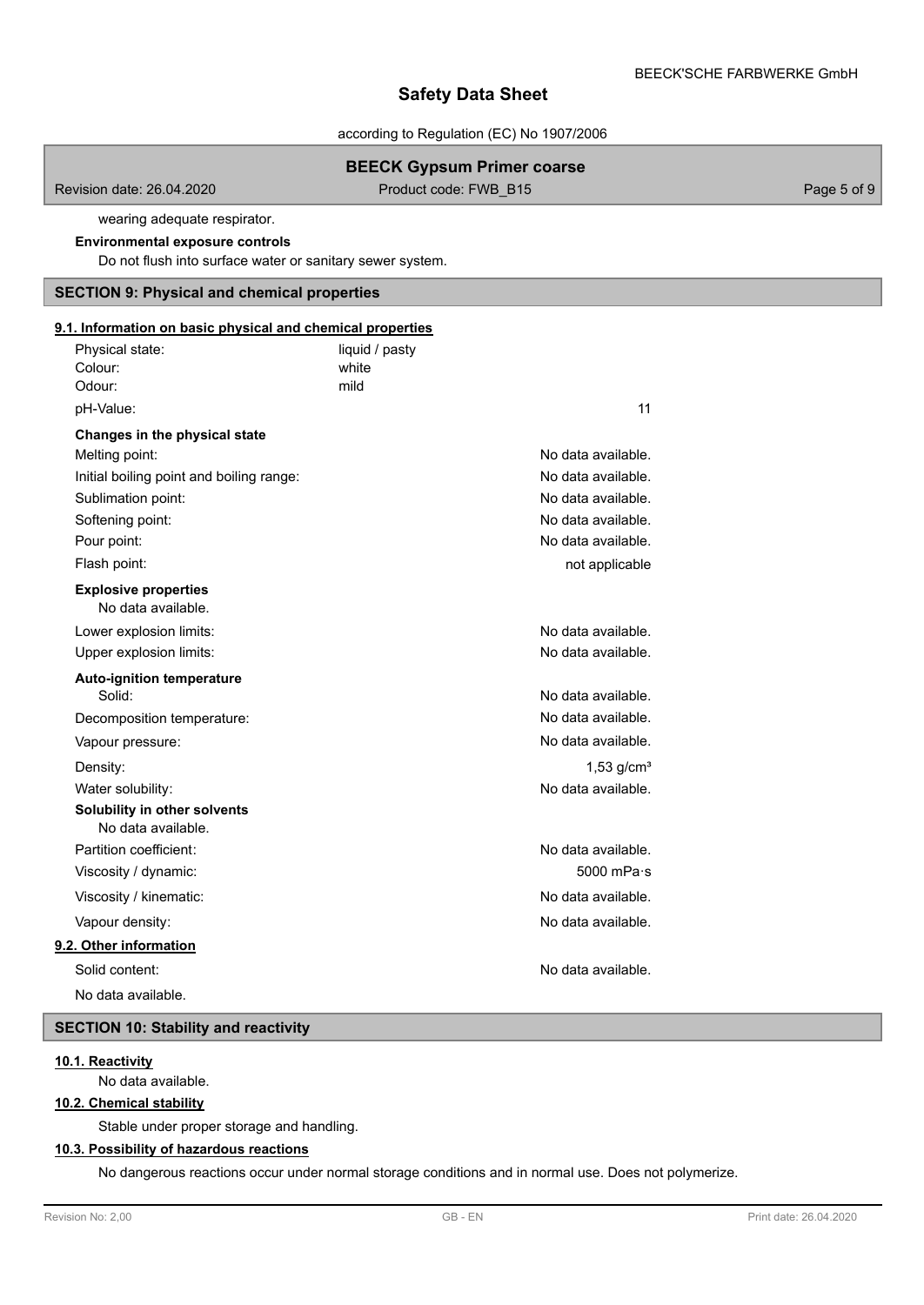according to Regulation (EC) No 1907/2006

# **BEECK Gypsum Primer coarse**

Revision date: 26.04.2020 **Product code: FWB\_B15** Page 6 of 9

# **10.4. Conditions to avoid**

None under normal use.

# **10.5. Incompatible materials**

strong oxidizers; strong acids **10.6. Hazardous decomposition products**

No decomposition if stored and applied as directed.

#### **SECTION 11: Toxicological information**

## **11.1. Information on toxicological effects**

# **Toxicocinetics, metabolism and distribution**

No data available.

# **Acute toxicity**

No data is available on the product itself.

| CAS No     | Chemical name            |                                                          |         |                     |        |  |  |
|------------|--------------------------|----------------------------------------------------------|---------|---------------------|--------|--|--|
|            | Exposure route           | Dose                                                     | Species | Source              | Method |  |  |
| 1317-65-3  | Calcium carbonate        |                                                          |         |                     |        |  |  |
|            | oral                     | LD50<br>> 5000<br>mg/kg                                  | rat     |                     |        |  |  |
| 1312-76-1  |                          | Silicic acid, potassium salt; Molar ratios > 3,2 (< 40%) |         |                     |        |  |  |
|            | oral                     | > 2000<br>LD50<br>mg/kg                                  | Rat     |                     |        |  |  |
| 13463-67-7 | <b>Titanium oxide</b>    |                                                          |         |                     |        |  |  |
|            | oral                     | LD <sub>50</sub><br>>5000<br>mg/kg                       | rat     | OECD <sub>425</sub> |        |  |  |
|            | dermal                   | LD <sub>50</sub><br>>5000<br>mg/kg                       | rabbit  |                     |        |  |  |
|            | inhalation (4 h) aerosol | LC50<br>$>6,8$ mg/l                                      | Irat    |                     |        |  |  |

#### **Irritation and corrosivity**

May cause eye/skin irritation.

# **Sensitising effects**

No data available.

# **Carcinogenic/mutagenic/toxic effects for reproduction**

No data available.

#### **STOT-single exposure** No data available.

**STOT-repeated exposure**

# No data available.

**Aspiration hazard**

# No data available.

# **Specific effects in experiment on an animal**

No data available.

# **SECTION 12: Ecological information**

# **12.1. Toxicity**

No data is available on the product itself.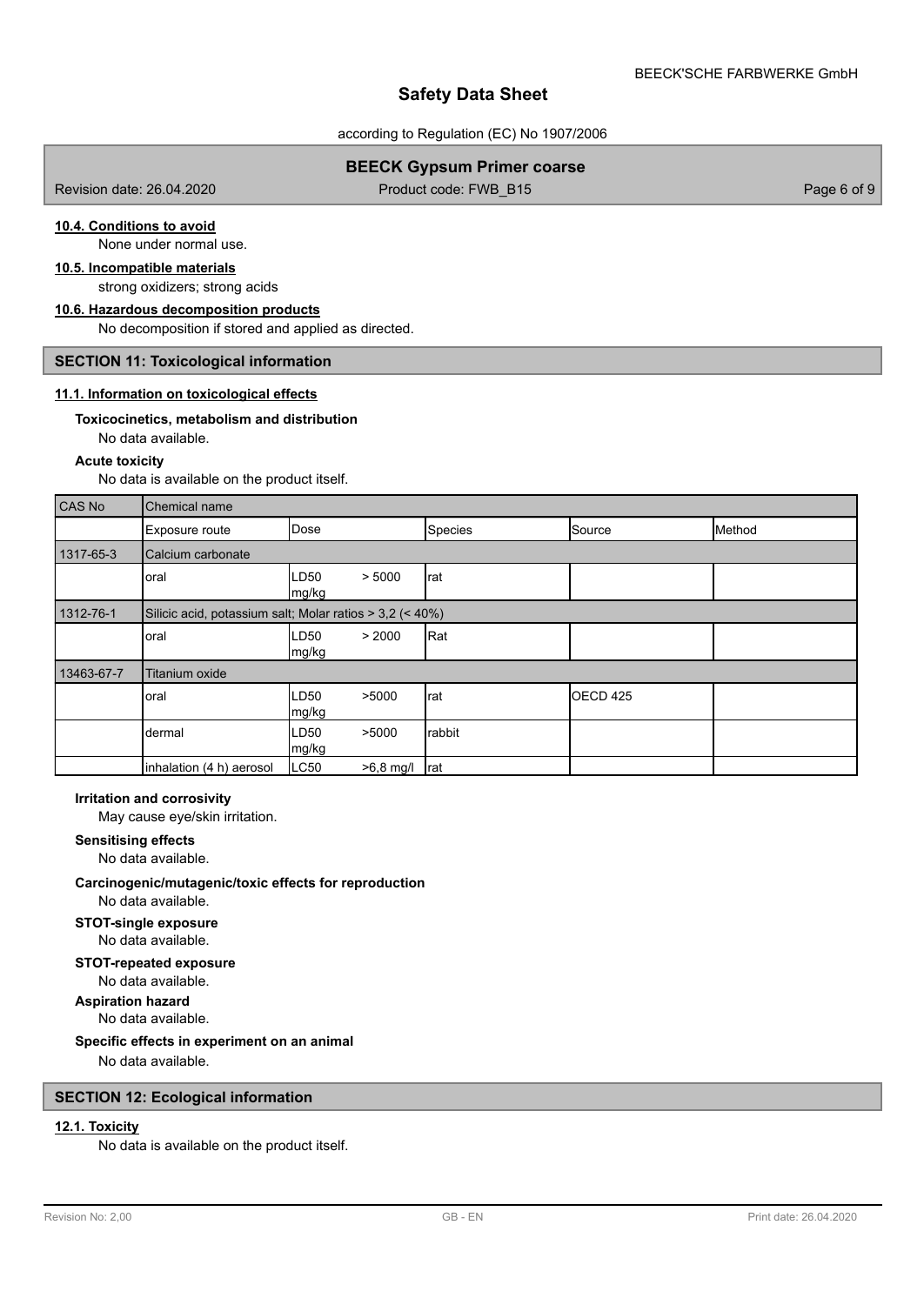### according to Regulation (EC) No 1907/2006

# **BEECK Gypsum Primer coarse**

Revision date: 26.04.2020 **Product code: FWB\_B15** Page 7 of 9

| <b>CAS No</b> | Chemical name            |                     |           |  |                                               |          |        |
|---------------|--------------------------|---------------------|-----------|--|-----------------------------------------------|----------|--------|
|               | Aquatic toxicity         | Dose                |           |  | $[h]   [d]$ Species                           | Source   | Method |
| 1317-65-3     | Calcium carbonate        |                     |           |  |                                               |          |        |
|               | Acute fish toxicity      | <b>LC50</b><br>mg/l | >10000    |  | 96 hRainbow trout<br>(Oncorhynchus<br>mykiss) |          |        |
|               | Acute algae toxicity     | ErC50<br>mg/l       | >200      |  | 72 hlDesmodesmus<br>subspicatus               |          |        |
|               | Acute crustacea toxicity | <b>EC50</b><br>mg/l | >1000     |  | 48 h Daphnia magna                            |          |        |
| 13463-67-7    | Titanium oxide           |                     |           |  |                                               |          |        |
|               | Acute fish toxicity      | <b>LC50</b><br>mg/l | >1000     |  | 96 h Pimephales promelas                      |          |        |
|               | Acute algae toxicity     | ErC <sub>50</sub>   | $16$ mg/l |  | <b>Pseudokirchneriella</b><br>subcapitata     |          |        |
|               | Acute crustacea toxicity | <b>EC50</b><br>mg/l | >100      |  | 48 h Daphnia magna                            | OECD 202 |        |

# **12.2. Persistence and degradability**

No data available.

# **12.3. Bioaccumulative potential**

No data available.

# **12.4. Mobility in soil**

No data available.

# **12.5. Results of PBT and vPvB assessment**

No data available.

#### **12.6. Other adverse effects**

No data available.

### **Further information**

Do not flush into surface water or sanitary sewer system. Do not allow material to contaminate ground water system.

### **SECTION 13: Disposal considerations**

# **13.1. Waste treatment methods**

### **Disposal recommendations**

Disposal in accordance with the official regulations.

Do not flush into surface water or sanitary sewer system. Offer surplus and non-recyclable solutions to a licensed disposal company.

# **List of Wastes Code - residues/unused products**

080112 WASTES FROM THE MANUFACTURE, FORMULATION, SUPPLY AND USE (MFSU) OF COATINGS (PAINTS, VARNISHES AND VITREOUS ENAMELS), ADHESIVES, SEALANTS AND PRINTING INKS; wastes from MFSU and removal of paint and varnish; waste paint and varnish other than those mentioned in 08 01 11

# **List of Wastes Code - used product**

WASTES FROM THE MANUFACTURE, FORMULATION, SUPPLY AND USE (MFSU) OF COATINGS (PAINTS, VARNISHES AND VITREOUS ENAMELS), ADHESIVES, SEALANTS AND PRINTING INKS; wastes from MFSU and removal of paint and varnish; waste paint and varnish other than those mentioned in 08 01 11 080112

### **Contaminated packaging**

Packaging can be sent for recycling after being emptied and cleaned. If recycling is not practicable, dispose of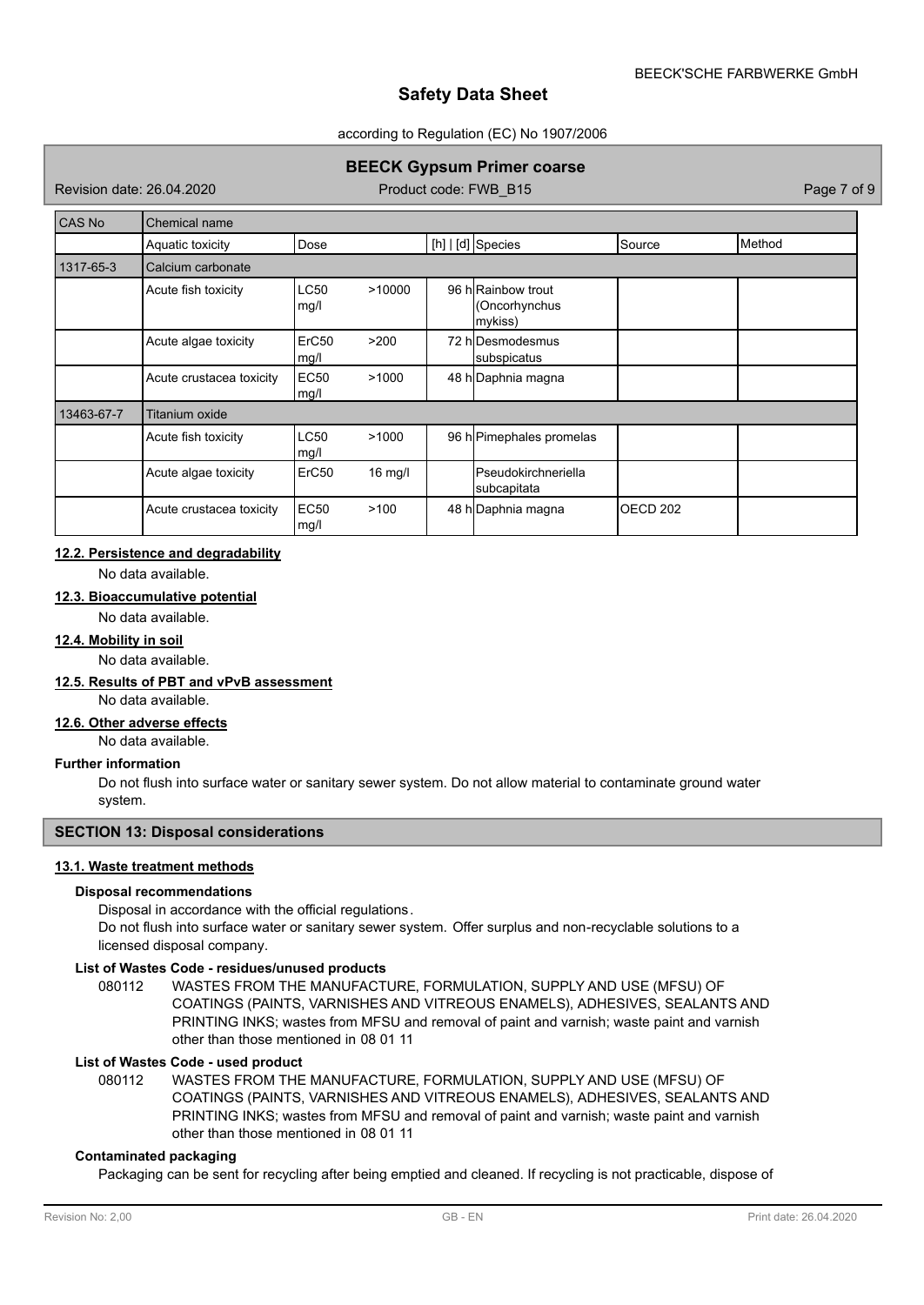according to Regulation (EC) No 1907/2006

# **BEECK Gypsum Primer coarse**

Revision date: 26.04.2020 **Product code: FWB\_B15** Page 8 of 9

in compliance with the official regulations and the Environmental Protection (Duty of Care) Regulations 1991.

# **SECTION 14: Transport information**

### **Land transport (ADR/RID)**

| <b>14.1. UN number:</b>           | not regulated |
|-----------------------------------|---------------|
| 14.2. UN proper shipping name:    | not regulated |
| 14.3. Transport hazard class(es): | not regulated |
| 14.4. Packing group:              | not regulated |

# **Other applicable information (land transport)**

Not classified as dangerous regarding transport regulations.

### **Inland waterways transport (ADN)**

| <b>14.1. UN number:</b>           | not regulated |
|-----------------------------------|---------------|
| 14.2. UN proper shipping name:    | not regulated |
| 14.3. Transport hazard class(es): | not regulated |
| 14.4. Packing group:              | not regulated |

# **Other applicable information (inland waterways transport)**

Not classified as dangerous regarding transport regulations.

#### **Marine transport (IMDG)**

| <b>14.1. UN number:</b>           | not regulated |
|-----------------------------------|---------------|
| 14.2. UN proper shipping name:    | not regulated |
| 14.3. Transport hazard class(es): | not regulated |
| 14.4. Packing group:              | n.d.a.        |

### Not classified as dangerous regarding transport regulations. **Other applicable information (marine transport)**

### **Air transport (ICAO-TI/IATA-DGR)**

| <b>14.1. UN number:</b>           | not restricted |
|-----------------------------------|----------------|
| 14.2. UN proper shipping name:    | not restricted |
| 14.3. Transport hazard class(es): | not restricted |
| 14.4. Packing group:              | n.d.a.         |

**Other applicable information (air transport)**

Not classified as dangerous regarding transport regulations.

# **14.6. Special precautions for user**

not applicable

# **14.7. Transport in bulk according to Annex II of Marpol and the IBC Code**

not applicable

### **Other applicable information**

None.

# **SECTION 15: Regulatory information**

# **15.1. Safety, health and environmental regulations/legislation specific for the substance or mixture**

# **EU regulatory information**